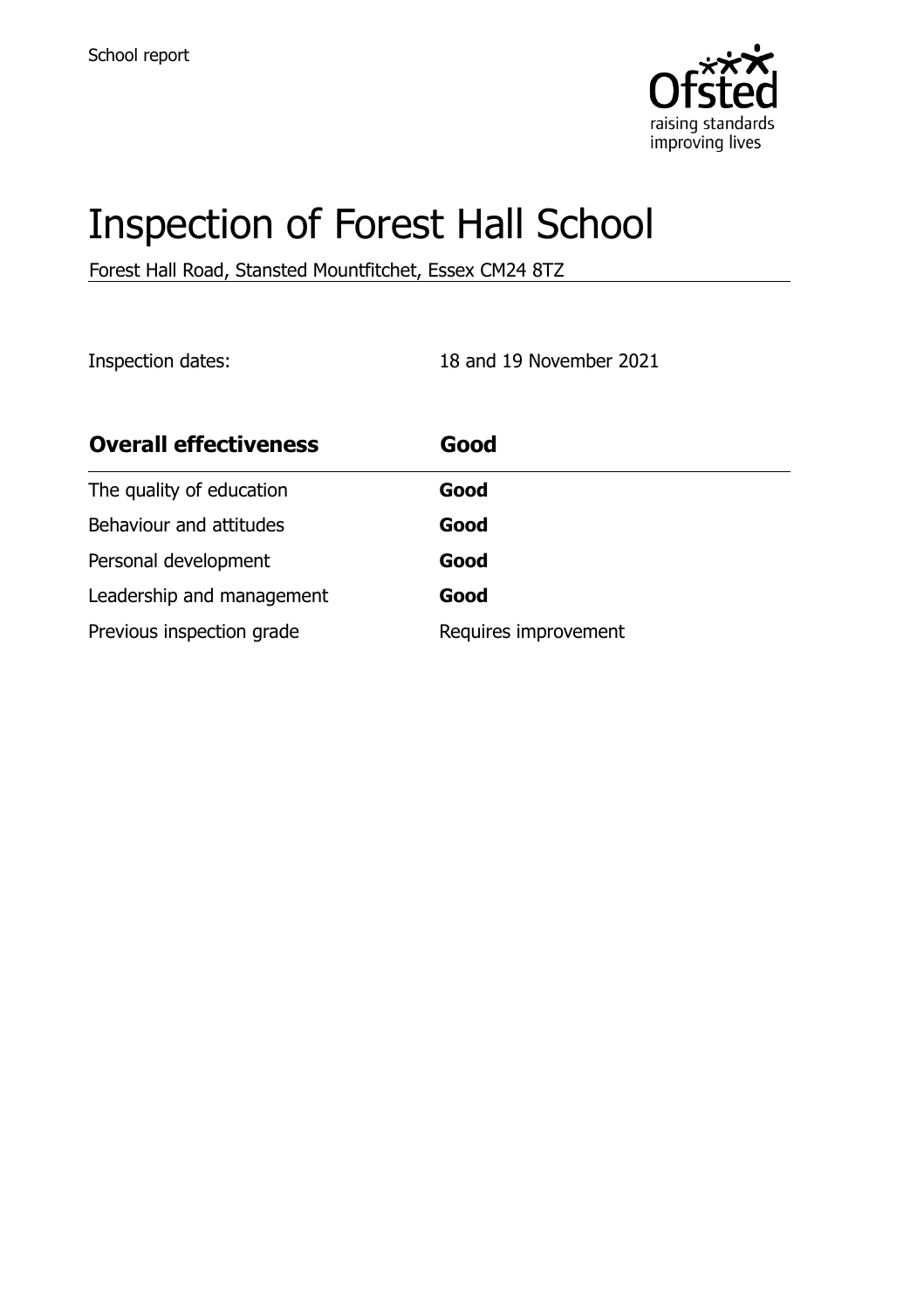

# **What is it like to attend this school?**

Pupils say that they are happy to come to Forest Hall School. They say it 'feels like a family'. Pupils feel safe and know who to talk to if they have concerns. Staff deal with any issues in a timely way. Pupils say that bullying, when it happens, is dealt with properly.

Pupils understand the importance of the school community. They are proud to be a member of their school house. Pupils accept their differences and are polite and friendly. They are confident because adults listen to them and respect their views.

Pupils understand leaders' high expectations of their behaviour. Pupils work hard and behave well around the school. They want to learn and do well because they experience high-quality teaching. Pupils receive extra support if they need it.

Pupils enjoy many activities outside lessons, both sporting and creative. Assemblies and tutorials help them learn about the wider world. Pupils join in fundraising events, like the school's Greek orphanage appeal. These opportunities help pupils to develop the skills they will need as adults.

#### **What does the school do well and what does it need to do better?**

Leaders have created a well-considered curriculum. Curriculum plans identify the important knowledge that pupils need to know, and build on what they have already learned. For example, plans across all subjects highlight ways to improve pupils' vocabulary and their reading. As a result, pupils know more and remember more over time.

Most teachers have good subject knowledge and present information clearly. In lessons, teachers help pupils to go over their past learning before introducing them to new content. Teachers check what pupils know and can do. For example, teachers ask questions which assess pupils' understanding. Despite these strengths, a small number of teachers are not confident in delivering the curriculum. Because of this, pupils sometimes lose concentration and do not achieve as well as they should.

The curriculum is broad. For instance, in key stage 3, pupils study a wide range of subjects. In key stage 4, leaders encourage all pupils to be ambitious in their subject choices.

Leaders ensure pupils with special educational needs and/or disabilities (SEND) have the same access to the curriculum as their peers. This includes those who spend time in the dyslexia support unit or in nurture groups. Staff are well trained to support pupils with SEND. For example, when they need it, these pupils get skilled help to improve their reading. Because of this, pupils with SEND achieve well. They are active and successful participants in the school community.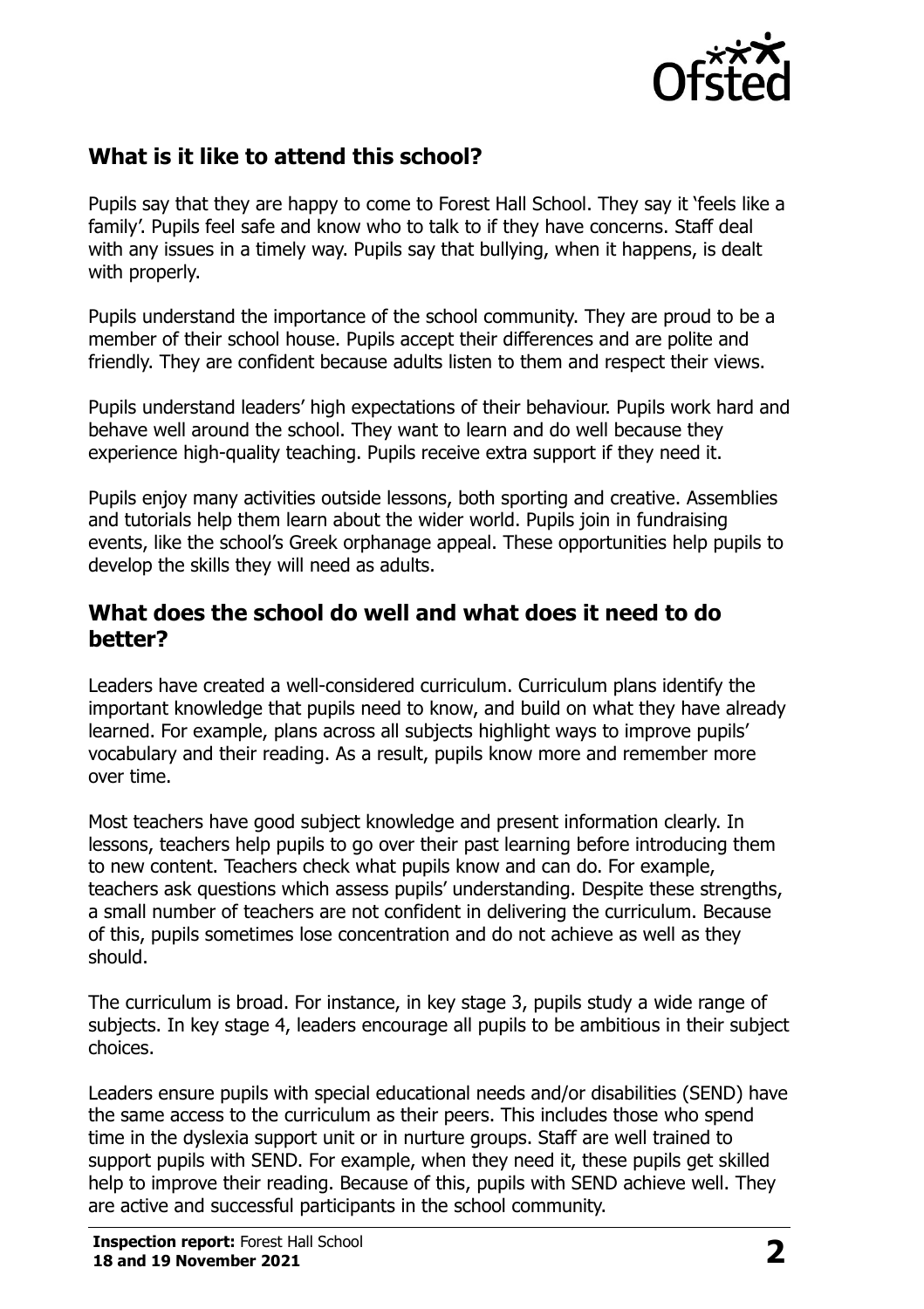

Leaders support pupils in their personal development effectively. The curriculum focuses on developing character and values, and teaches pupils resilience. The careers programme helps pupils to get ready for their next steps in education or training. Many pupils develop and stretch their interests and talents through school clubs.

The trust and the governing body challenge leaders to ensure that pupils do well. Governors work closely with leaders to show consideration for staff well-being and workload. The trust makes sure that leaders have the support they need to further improve the school. Staff appreciate the support and training they receive through the trust.

Most parents are very positive about their child's experiences, but some raise concerns about the way the school communicates with them. Some parents say they do not always understand how well their child is doing or what support they are getting from the school. Communication with parents is not as timely as it should be.

# **Safeguarding**

The arrangements for safeguarding are effective.

Leaders, staff and governors are well trained in keeping pupils safe and understand their responsibilities. Leaders take prompt action to protect and support pupils. They work closely with external agencies.

Leaders understand the local and national risks that might affect their pupils. They have ensured that the curriculum helps pupils to understand these risks and learn how to avoid them.

The trust has a close oversight of safeguarding. Governors are watchful in their monitoring of leaders' safeguarding of pupils.

# **What does the school need to do to improve?**

#### **(Information for the school and appropriate authority)**

- Some teachers do not teach the curriculum as well as they should. Because of this, pupils sometimes become distracted and lose concentration. Leaders need to ensure all teachers are trained to deliver the curriculum as intended.
- A small number of parents do not feel that leaders and staff communicate as well as they could. As a result, these parents feel frustrated and lack an understanding of what leaders are doing to support their children. Leaders should improve their communication with parents who raise concerns, and keep them well informed about their ongoing actions.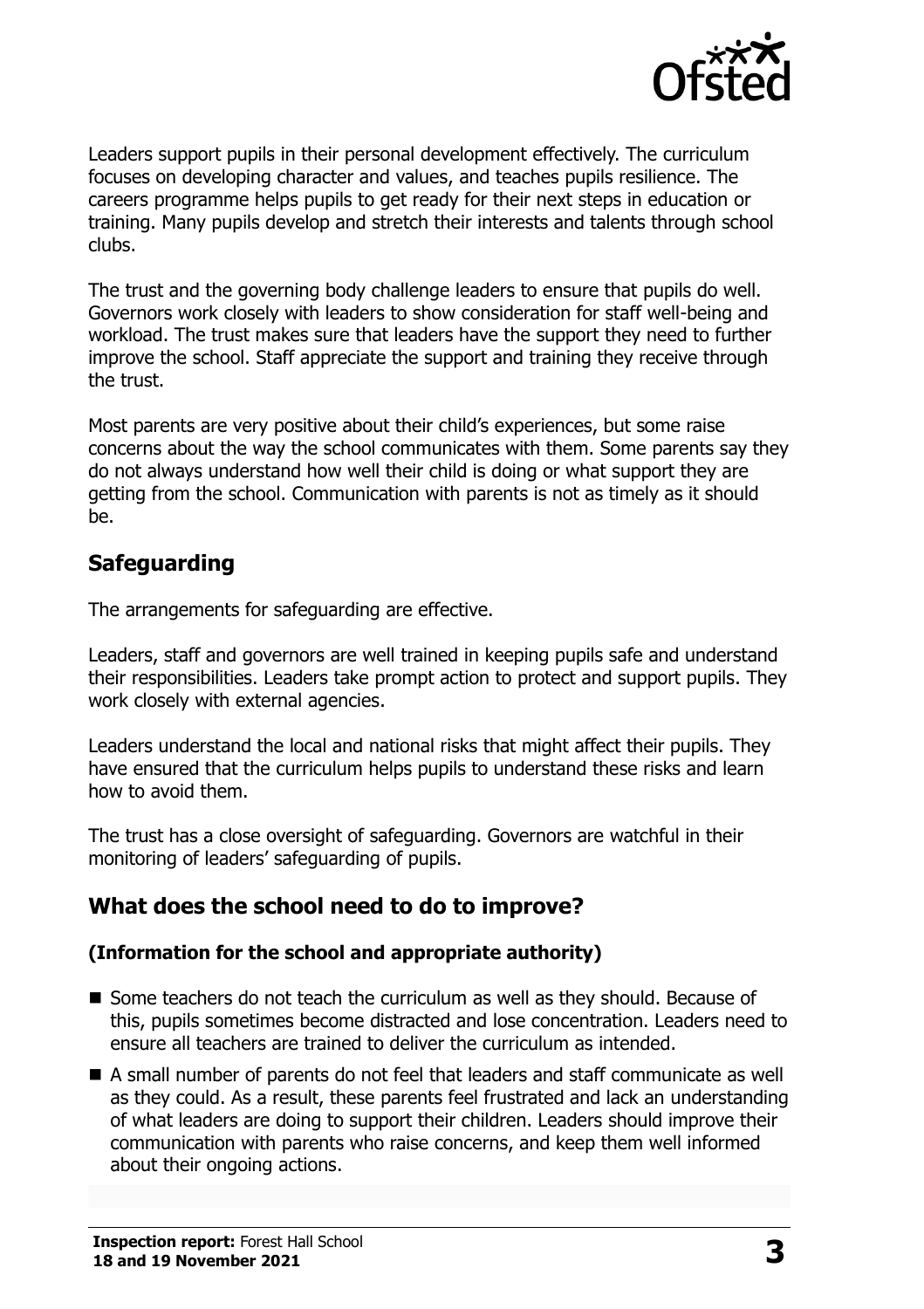

### **How can I feed back my views?**

You can use [Ofsted Parent View](http://parentview.ofsted.gov.uk/) to give Ofsted your opinion on your child's school, or to find out what other parents and carers think. We use information from Ofsted Parent View when deciding which schools to inspect, when to inspect them and as part of their inspection.

The Department for Education has further [guidance](http://www.gov.uk/complain-about-school) on how to complain about a school.

If you are the school and you are not happy with the inspection or the report, you can [complain to Ofsted.](http://www.gov.uk/complain-ofsted-report)

#### **Further information**

You can search for [published performance information](http://www.compare-school-performance.service.gov.uk/) about the school.

In the report, ['disadvantaged pupils'](http://www.gov.uk/guidance/pupil-premium-information-for-schools-and-alternative-provision-settings) refers to those pupils who attract government pupil premium funding: pupils claiming free school meals at any point in the last six years and pupils in care or who left care through adoption or another formal route.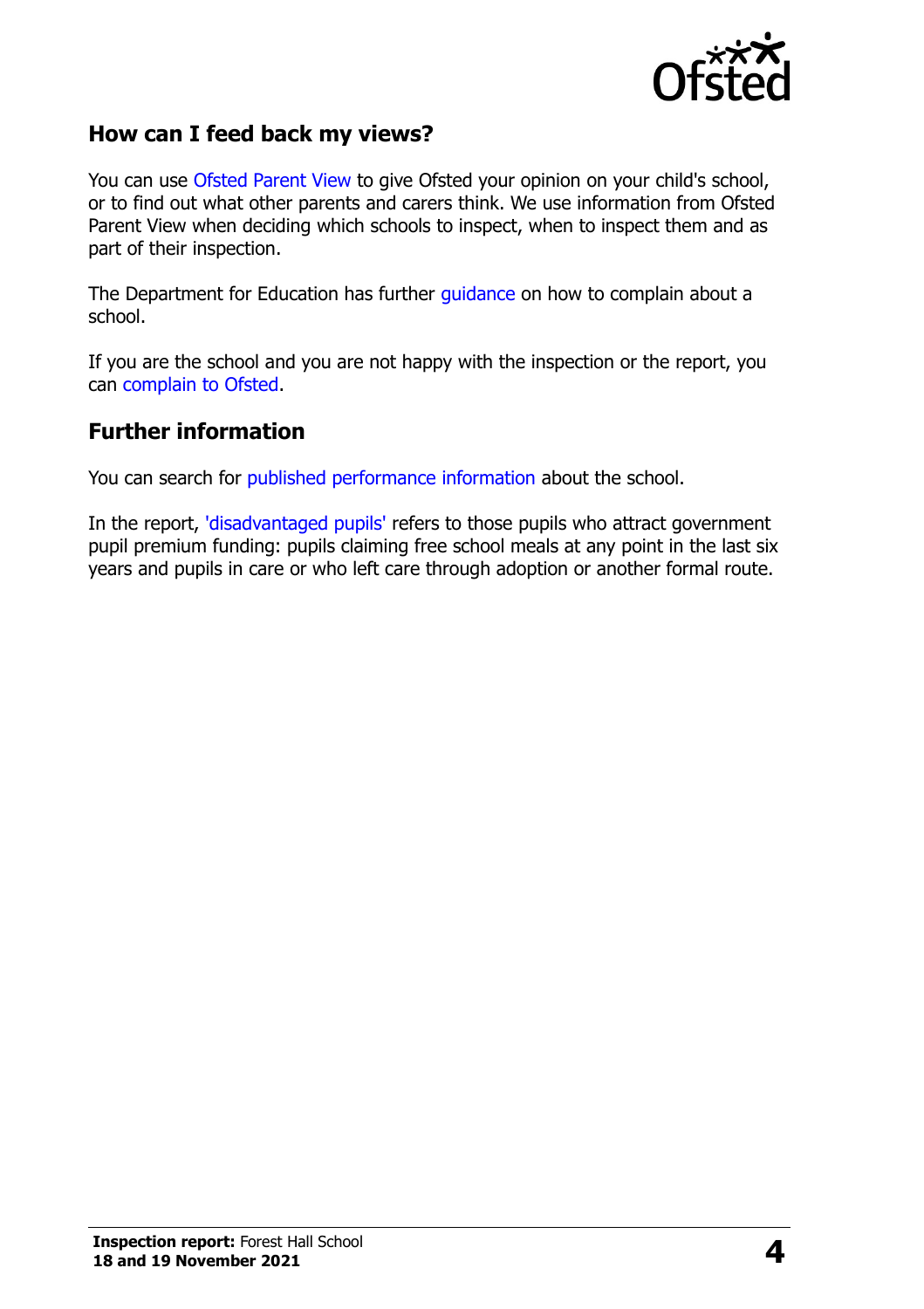

# **School details**

| Unique reference number             | 141328                                                               |  |
|-------------------------------------|----------------------------------------------------------------------|--|
| <b>Local authority</b>              | <b>Essex</b>                                                         |  |
| <b>Inspection number</b>            | 10200519                                                             |  |
| <b>Type of school</b>               | Secondary                                                            |  |
| <b>School category</b>              | Academy sponsor-led                                                  |  |
| Age range of pupils                 | 11 to 16                                                             |  |
| <b>Gender of pupils</b>             | Mixed                                                                |  |
| Number of pupils on the school roll | 483                                                                  |  |
| <b>Appropriate authority</b>        | Board of trustees                                                    |  |
| <b>Chair of trust</b>               | Paul Drayton                                                         |  |
| <b>Headteacher</b>                  | <b>Matt Carter</b>                                                   |  |
| Website                             | foresthallschool.org                                                 |  |
| Date of previous inspection         | 17 and 18 January 2018, under section 5<br>of the Education Act 2005 |  |

# **Information about this school**

- The school is part of the Burnt Mill Academy Trust (BMAT).
- The headteacher has been in post since January 2021.
- $\blacksquare$  The proportion of pupils with SEND is higher than the national average, including pupils who have an education, health and care plan.
- The school runs a dyslexia support unit. Pupils access some lessons in the unit and the majority of lessons in the mainstream school.
- The school uses a registered alternative provider which is part of the trust.

# **Information about this inspection**

The inspector(s) carried out this inspection under section 5 of the Education Act 2005.

■ During this inspection, inspectors held meetings with the chief executive officer of the trust, and subject, SEND and safeguarding leaders for the trust. They also met with governors, the executive headteacher, the headteacher, senior leaders and subject leaders. Inspectors scrutinised the single central record.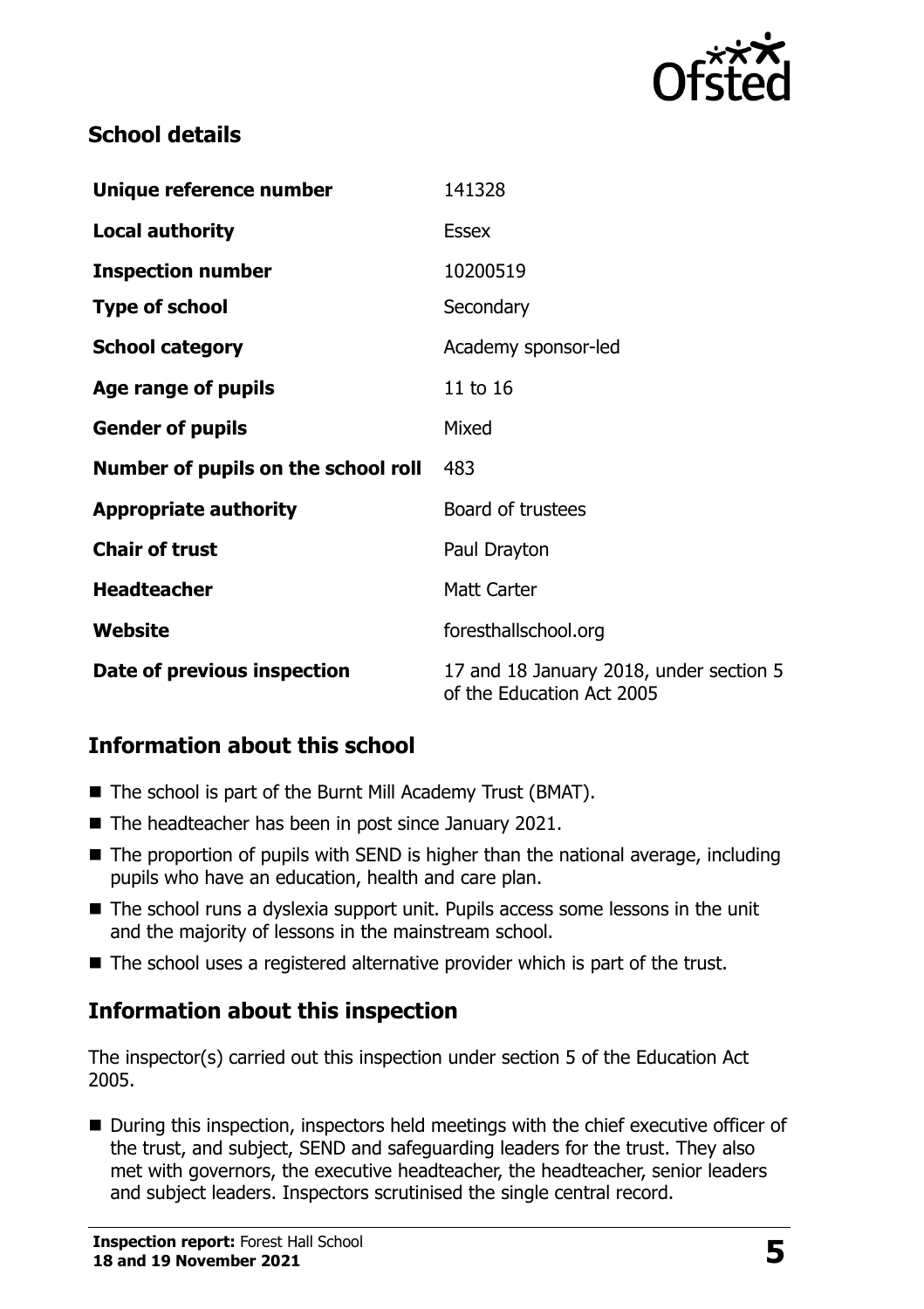

- Inspectors did deep dives in English, science, modern foreign languages, history and personal, social and health education as part of this inspection. Inspectors spoke to subject leaders, visited lessons, looked at a range of pupils' work and met with teachers and pupils for these subjects.
- In addition to the deep dives, inspectors looked at provision in other subjects. They visited the reading programmes taking place and listened to pupils read to another adult or pupil.
- **Inspectors visited the dyslexia support unit. They visited nurture group lessons for** some pupils in Years 7 and 8.
- Inspectors spoke to groups of pupils, including single-sex groups of pupils, about their experiences of school life and what it is like to be a pupil at Forest Hall School. They also observed behaviour in lessons and around the school.
- Inspectors scrutinised documents, including those related to curriculum planning and development, safeguarding, behaviour, attendance, exclusions and the school's development plan. They also looked at minutes of governing body meetings.
- Inspectors talked to staff, including some newly qualified teachers, about their workload. They also talked to them about the amount and quality of training and support they receive from leaders.
- Inspectors considered the 98 responses to the online survey, Ofsted Parent View, and the 97 free-text comments from parents. Inspectors also considered an email from a parent.

#### **Inspection team**

| Kathryn Herlock, lead inspector | Ofsted Inspector |
|---------------------------------|------------------|
| Jason Carey                     | Ofsted Inspector |
| Nicola Hood                     | Ofsted Inspector |